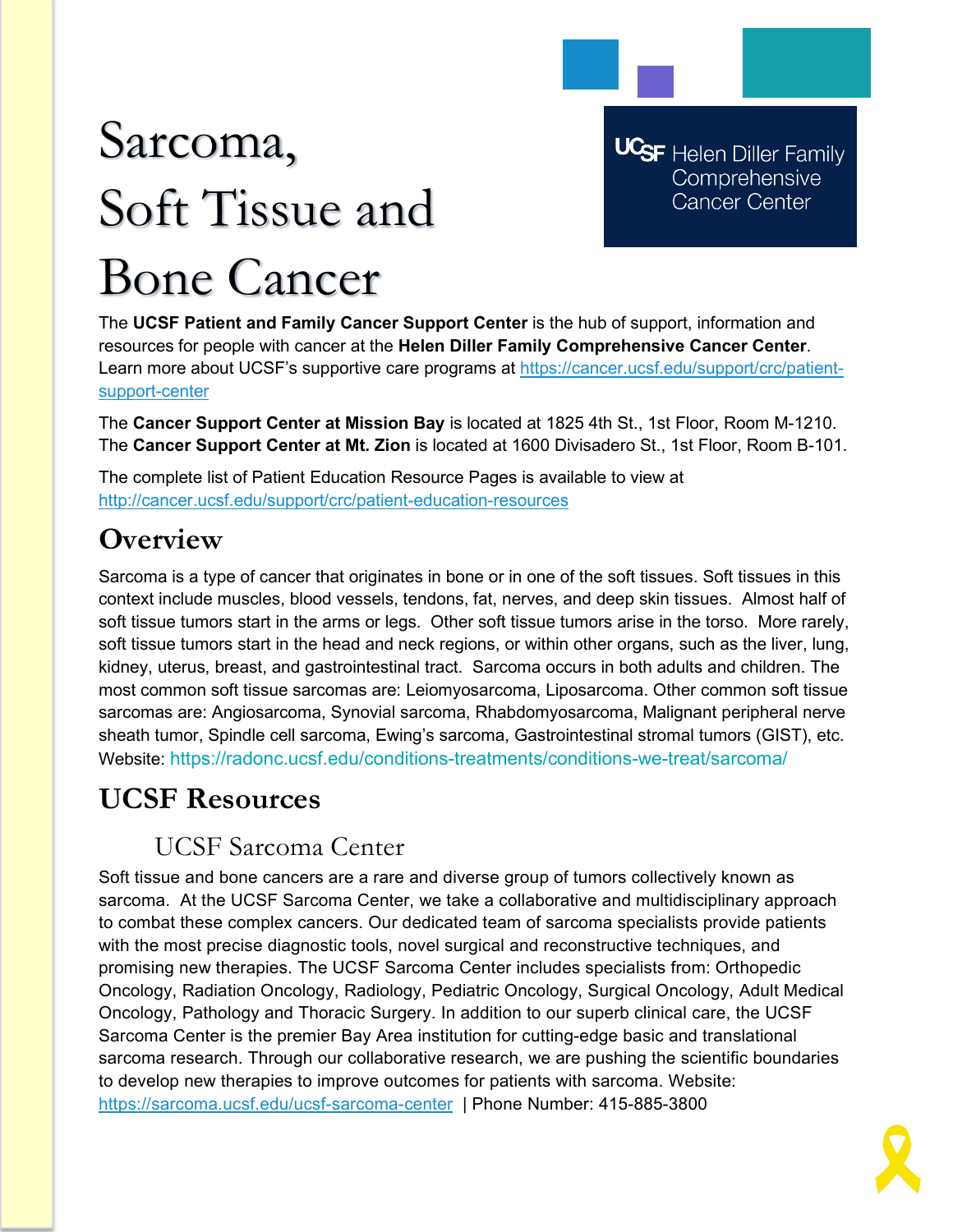# **Publications**

American Cancer Society: "If You Have a Soft Tissue Sarcoma" Website:<https://www.cancer.org/cancer/soft-tissue-sarcoma/if-you-have-sarcoma.html>

#### Clinical Cancer Research: Sarcoma Collection

Clinical Cancer Research publishes innovative clinical and translational cancer research studies that bridge the laboratory and the clinic. The Journal is especially interested in clinical trials evaluating new treatments, accompanied by research on pharmacology, and molecular alterations or biomarkers that predict response or resistance to treatment Website:<https://clincancerres.aacrjournals.org/sarcoma>

# **Organizations**

American Cancer Society (ACS) – Soft Tissue Sarcoma

At the American Cancer Society, we're on a mission to free the world from cancer. Until we do, we'll be funding and conducting research, sharing expert information, supporting patients, and spreading the word about prevention. All so you can live longer — and better.

Website: <https://www.cancer.org/cancer/soft-tissue-sarcoma.html> | Phone Number: 800.227.2345

## Cancer.Net – Soft Tissue Sarcoma, Bone Cancer, Sarcoma (Kaposi),

Sarcomas of Specific Organs

This is Cancer.Net's Guide to Sarcomas, Soft Tissue Sarcomas and Bone Cancer Website:<https://www.cancer.net/cancer-types/sarcomas-soft-tissue> Website[:https://www.cancer.net/cancer-types/bone-cancer-sarcoma-bone](https://www.cancer.net/cancer-types/bone-cancer-sarcoma-bone) Website:<https://www.cancer.net/cancer-types/sarcoma-kaposi> Website[:https://www.cancer.net/cancer-types/sarcomas-specific-organs](https://www.cancer.net/cancer-types/sarcomas-specific-organs)

## Cancer Support Community – Bone Cancer

As the largest professionally led nonprofit network of cancer support worldwide, the Cancer Support Community is dedicated to ensuring that all people impacted by cancer are empowered by knowledge, strengthened by action, and sustained by community.

Website: <https://www.cancersupportcommunity.org/bone-cancer> | Phone Number: 888-793-9355

## Medline Plus: Trusted Health Information for You – Soft Tissue Sarcoma,

#### Kaposi Sarcoma and Ewing Sarcoma

MedlinePlus is a service of the National Library of Medicine (NLM), the world's largest medical library, which is part of the National Institutes of Health (NIH).

Website: <https://medlineplus.gov/softtissuesarcoma.html>

Website:<https://medlineplus.gov/kaposisarcoma.html>

Website:<https://medlineplus.gov/ency/article/001302.htm>